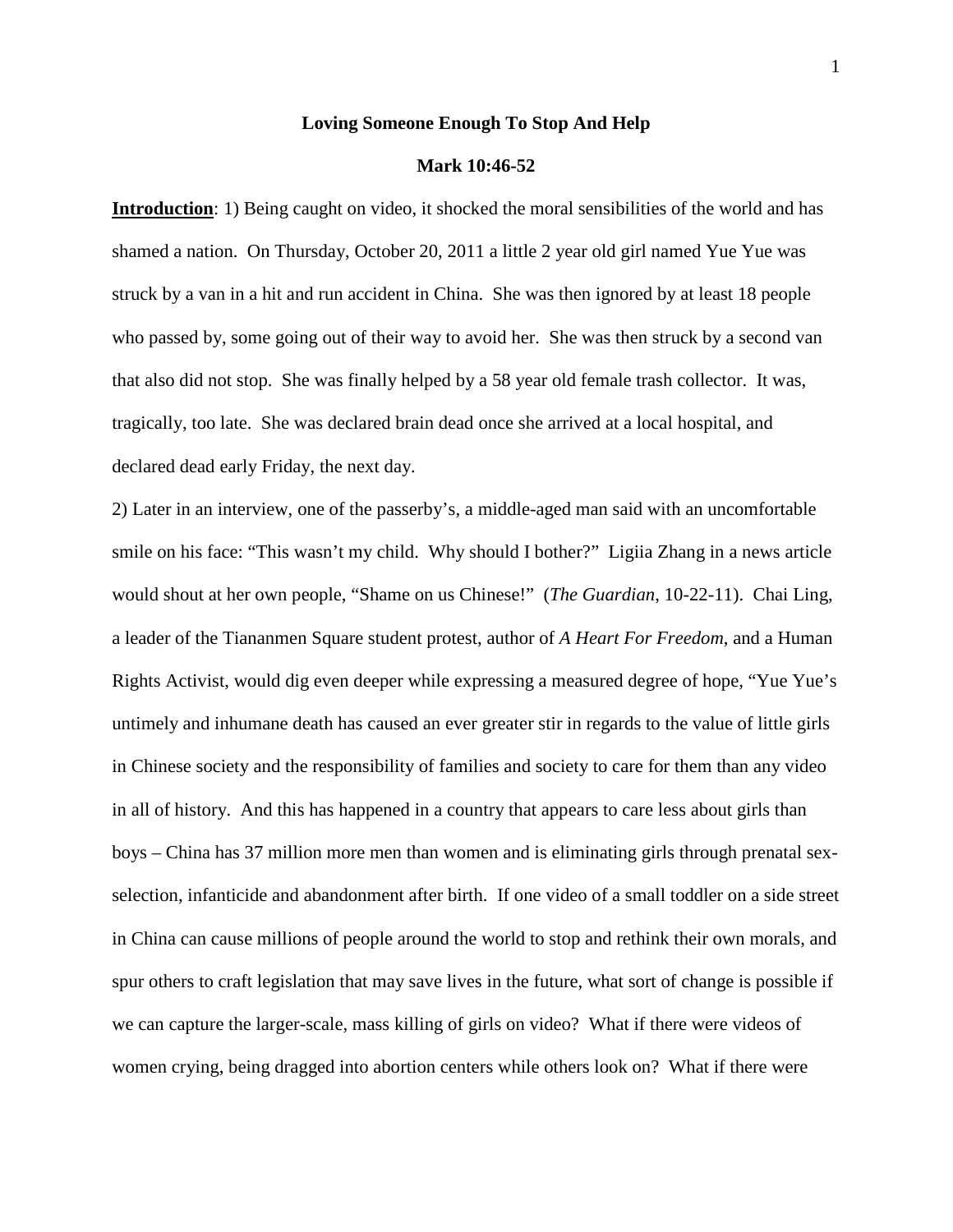videos of girls being born and immediately drowned or strangled because they're not boys, while others witnessed the crime? And what [if] (sic) there were videos of a family leaving its newborn daughter in a box outside the city because they can have only one child and they don't want a daughter? Would this cause a similar commotion and stir a comparable amount of action?" (*FoxNews*.com, 10.22.11).

3) All of this requires of each one of us that we ask the question, "Would I have stopped?" Would I have cared enough to take time and help helpless little Yue Yue? One thing I do know: Jesus would and Jesus did! How do I know? A poor blind beggar named Bartimaeus "says so!" And, in the process, he shows us what it means to "be a slave to all"  $(v. 44)$ , "to serve"  $(v. 45)$ , and to serve those who cannot do one thing in return for you loving them enough to stop and help.

### **I. People Are All Around Us Who Are Hurting And Need Our Love 10:46-48**

- Jesus has arrived at Jericho, a town 18 miles N.E. of Jerusalem, 5 miles W. of the Jordan River and 740 feet below sea level. Archeologists say it may be the oldest continuously occupied city in the world. Refurbished by the Herodians, there was now 2 Jerichos in Jesus' day, the old ancient city and the new Herodian location. It was an oasis and known as "The City of Roses." It was the home of a wee little man named Zacchaeus (Luke 19:1-10), and had been the home of a great, great grandmother of Jesus named Rahab (Matt. 1:5).
- Now, when one compares this story in Mark 10:46-52 with its parallel accounts in Matt. 20:29-34 and Luke 18:35-43 you will notice some differences in a few of details. Specifically, Matthew mentions 2 blind men whereas Mark and Luke mention one. Mark alone tells us that one of the men's name is Bartimaeus. Second,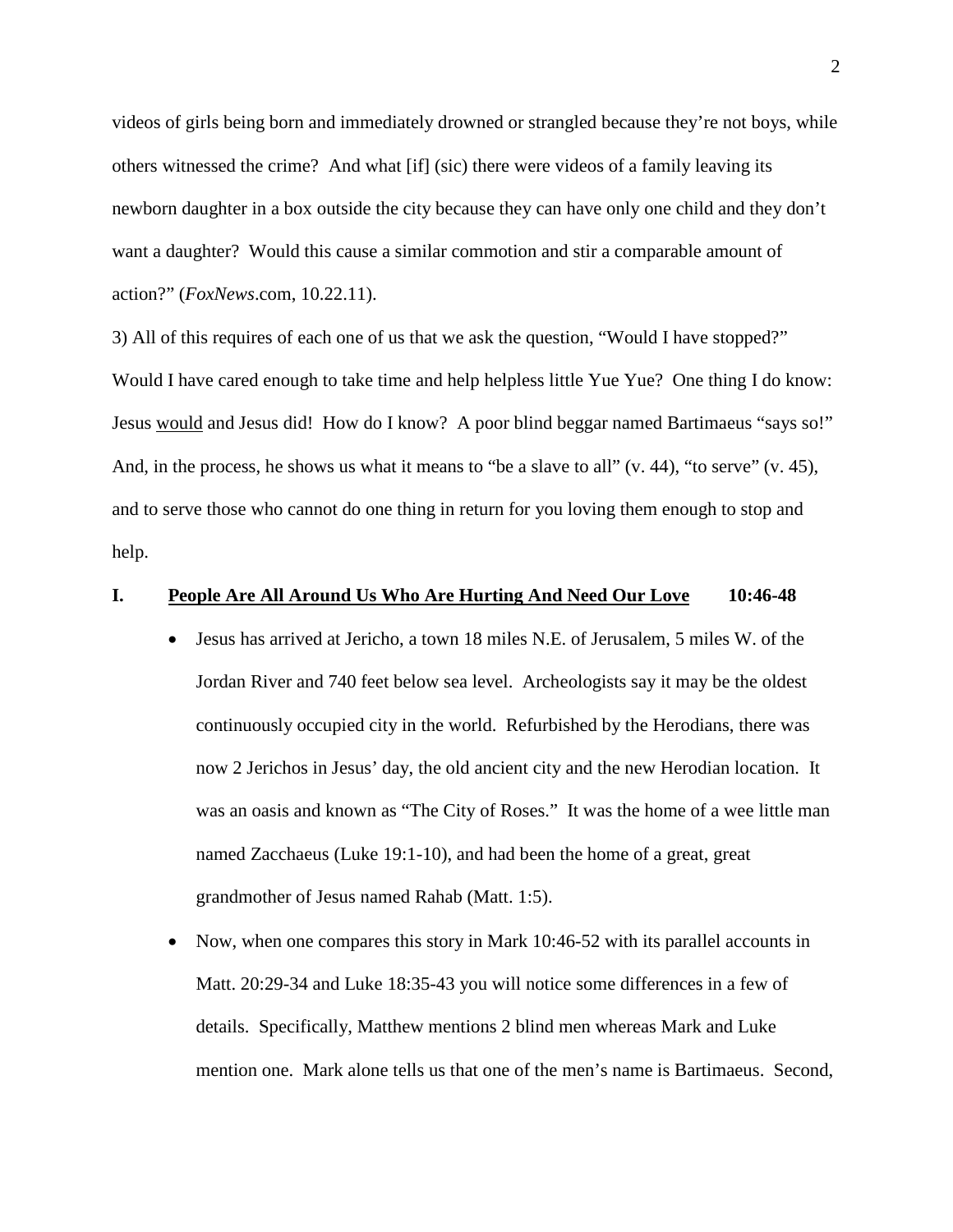Matthew and Mark say the miracle occurred as Jesus was leaving Jericho while Luke says it happened "as he drew near to Jericho" (Luke 18:35). The *ESV Study Bible* has 2 very helpful notes at this point in assisting us in putting all of this together: **20:29 Jericho**. Not the ancient city of OT fame (e.g., Joshua 5-6), but the new Jericho nearby, about a mile (1.6 km) to the south. This new Jericho surrounded a huge palace complex first built by the Hasmoneans  $(2^{nd}$  century B.C.), which Herod the Great expanded. Matthew says the healing of the blind men took place as they went out of Jericho (and Mark 10:46 agrees), but Luke 18:35 says it was "as he drew near to Jericho." It is possible that Matthew and Mark refer to the new Jericho, and Luke to the old Jericho nearby, or vice versa. Another possibility is that the blind men cried out to Jesus first as he was entering the city (Luke 18:35), but he did not respond and heal them until he was leaving the city. Since none of the accounts tells everything about the event, this may simply reflect the selection of different details about the event by the different Gospel writers. None of the accounts tells everything about the event.

**20:30-31 two blind men**. Mark 10:46 and Luke 18:35 mention only one blind man, and Mark gives his name ("Bartimaeus"). This does not mean that Matthew's report of two blind men is inaccurate, only that Mark and Luke focused on the one. (I would add probably the more vocal and active one).

• So Jesus makes a visit to Jericho, the last major city on the edge of the Judean wilderness on the way to Jerusalem. He will soon make the 3,500 foot climb from Jericho to Jerusalem where he will give his life as a ransom (10:45) for the sins of the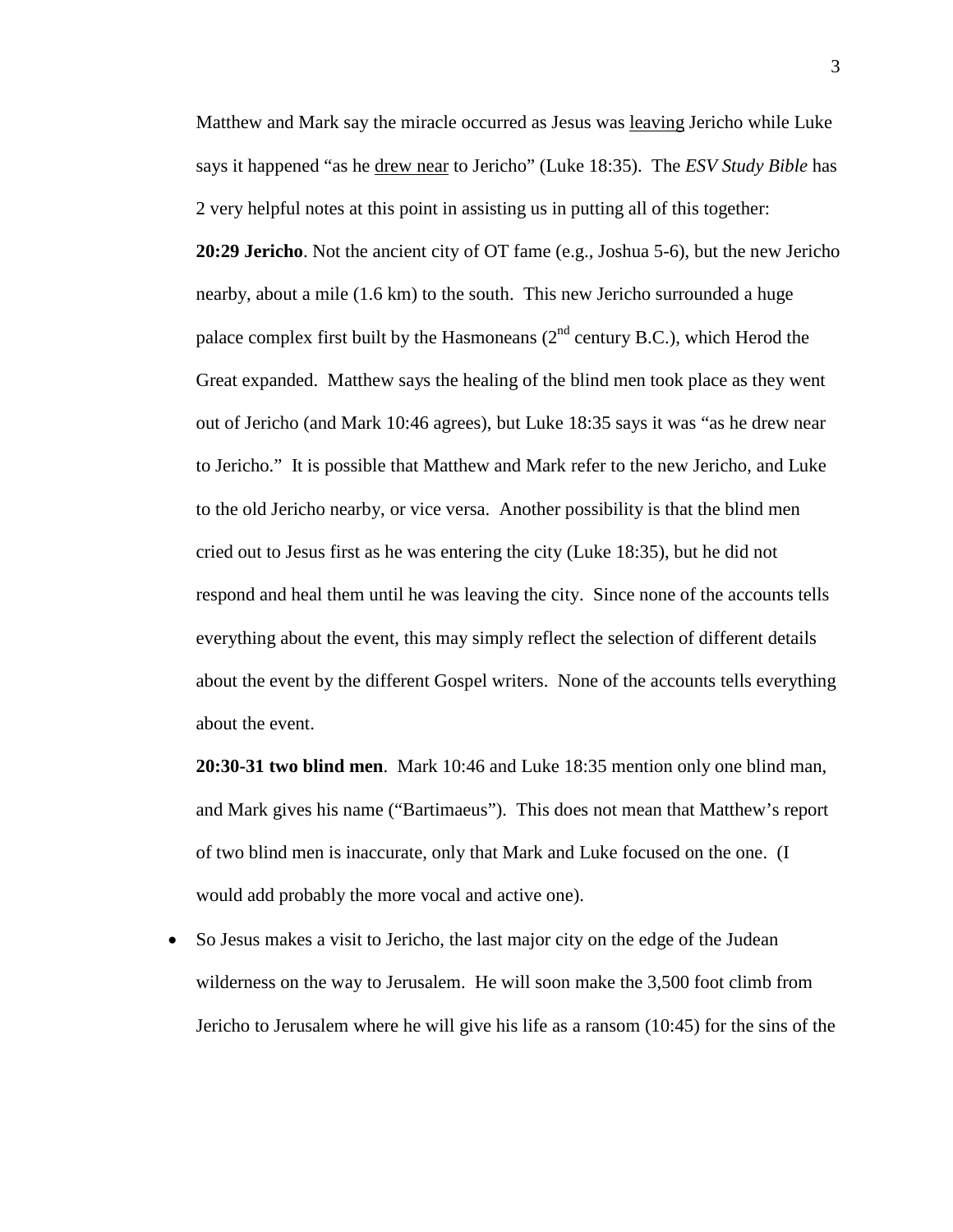world. But first, He must stop and help someone who is hurting, someone needing a little, no, a lot of love.

- 1) There are crowds who are often insensitive 10:46, 48
	- "Mob mentality" or "herd behavior" is called by some "crazy crowds": the tendency of animals and even people to act together in unison, sometimes for people in morally reprehensible and unimaginable ways. Gang rape, gang beatings, even the extermination of an entire people group are tragic examples of a "mob mentality."
	- Though not this extreme, a poor blind beggar named Bartimaeus suffered from a "mob mentality" during the days of Jesus. Bartimaeus literally is "son of Timaeus" or "son of honor." However, he was the recipient of anything but honor and respect by the crowd that was attracted to Jesus. He was marginalized and sidelined!
		- A blind beggar: ignored and no longer noticed by most. They do not see him or hear him.
		- Sits by the road day after day begging for just enough simply to survive another day. Some gave him a little but most gave him nothing.
		- Hearing that it is Jesus who is passing by he begins to shout loudly with Messianic respect, "Jesus, Son of David, have mercy on me!" (vs. 47, 48).
		- The response of the mob: "many rebuked him, telling him to be silent" (v. 48). My paraphrase, "Shut up you fool! Stop being a nuisance. You are embarrassing us. Sit there and be quiet!"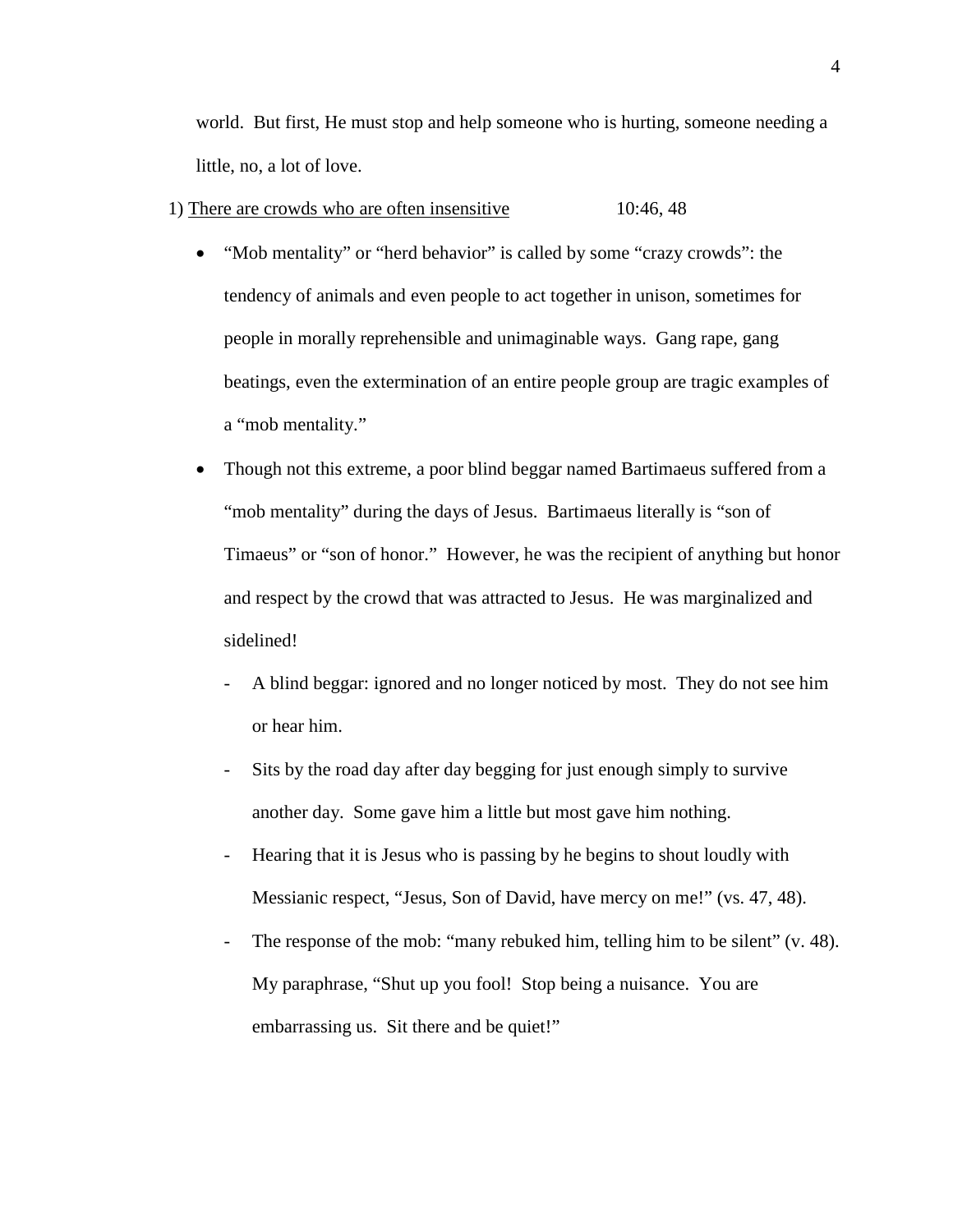• I cannot help but wonder if this was the first time in a long time that anyone even took notice of him. On this occasion they did, but not in love; only in scorn. They were insensitive to his situation. In their minds he did not matter. He was a taker not a contributor. They just did not care. No one cared but Jesus.

#### 2) There is the one who needs our help 10:47-48

- Amidst the cacophony of the crowd one voice is isolated. No doubt the crowd noise was loud and boisterous and yet Mark tells us it is the voice of a single solitary person who gains the attention of the Savior.
- Twice he calls Jesus, "Son of David," a messianic title that looks back to God's promise to David in 2 Sam. 7:12-16 where we read, "When your days are fulfilled and you lie down with your fathers, I will raise up your offspring after you, who shall come from your body, and I will establish his kingdom. He shall build a house for my name, and I will establish the throne of his kingdom forever. I will be to him a father, and he shall be to me a son. When he commits iniquity, I will discipline him with the rod of men, with the stripes of the sons of men, but my steadfast love will not depart from him, as I took it from Saul, whom I put away from before you. And your house and your kingdom shall be made sure forever before me. Your throne shall be established forever." Solomon was the immediate and partial fulfillment of this prophecy. Jesus would be the final and climatic fulfillment!
- Twice he pleads with Jesus, "Have mercy on me!" He acknowledges without apology his helpless and hopeless condition. He cannot give himself sight. He cannot make himself wealthy. He is all alone and completely dependent on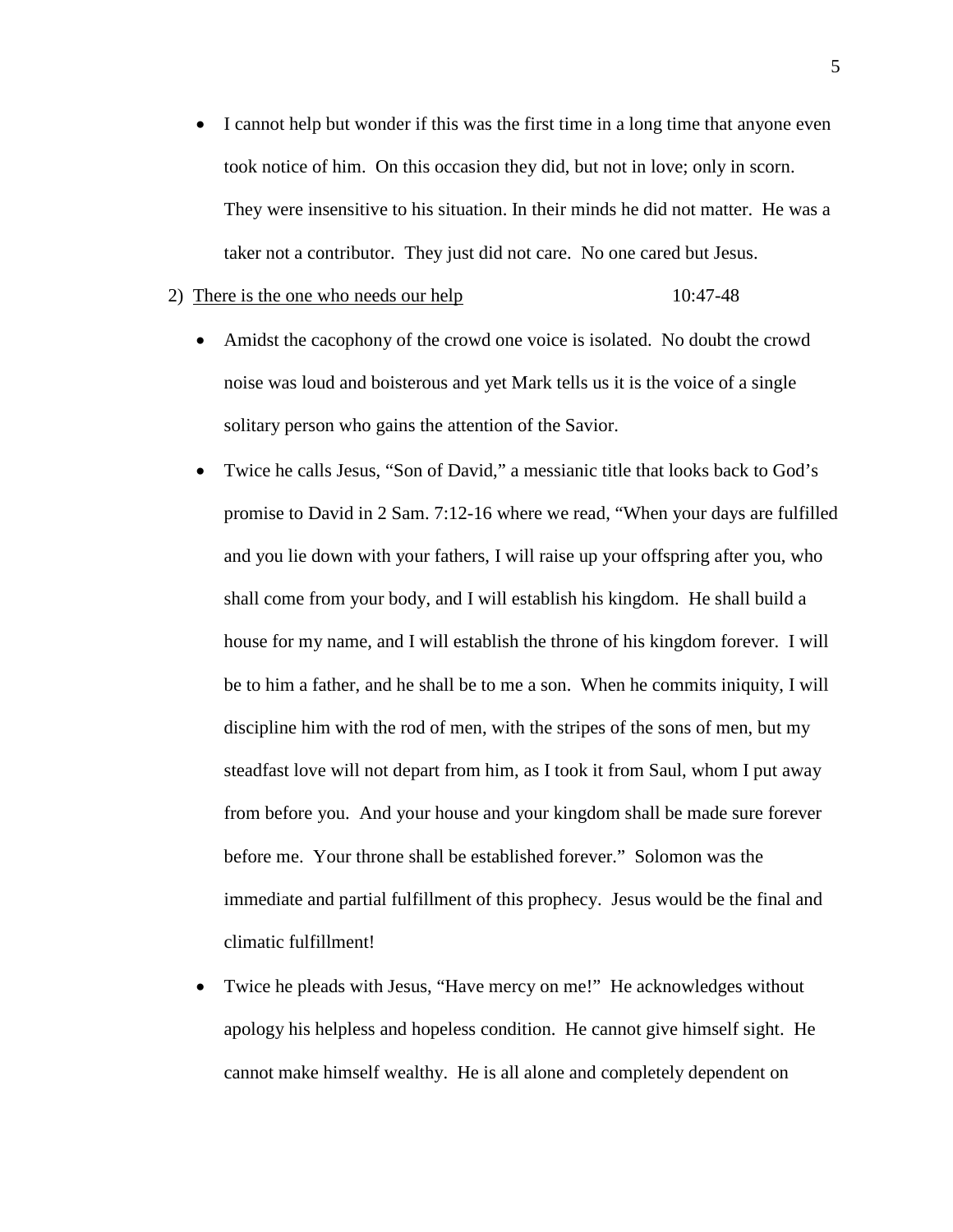another, and he boldly and publicly declares he will stake his dependency on Christ and Christ alone, the Son of David.

- Application: Don't get so caught up with the masses that you miss the one. Don't get so paralyzed by the billions that you don't take the time just to help one.
	- Pray for one at a time.
	- Evangelize one at a time.
	- Feed one at a time.
	- Cloth one at a time.
	- Disciple one at a time.
	- Adopt one at a time.
	- Love one at a time.
- There is always one who needs our help. Do you see them? Do you hear them?

# **II. We Should Never Be So Busy We Cannot Stop and Help 10:49-51**

Jesus is on the way to Jerusalem and He is on the way to die. Verse 32 tells us He was "walking ahead of them" and leading the way. He is determined to fulfill His destiny. His mind must have been racing, his heart filled to overflowing with sorrow for what awaits Him. We could certainly understand if He just moved on this one time without stopping to help a poor blind man. He had more important things on His mind. He had far more important things to do. He is about to give His life for the sins of the world! But, he "stopped" (v. 49). He brought this caravan of pilgrims headed up to Jerusalem to a screeching halt so that he might minister to and love on just one, just one. Jesus taught his disciples the "art of stopping."

1) Hear the cries of the hurting 10:49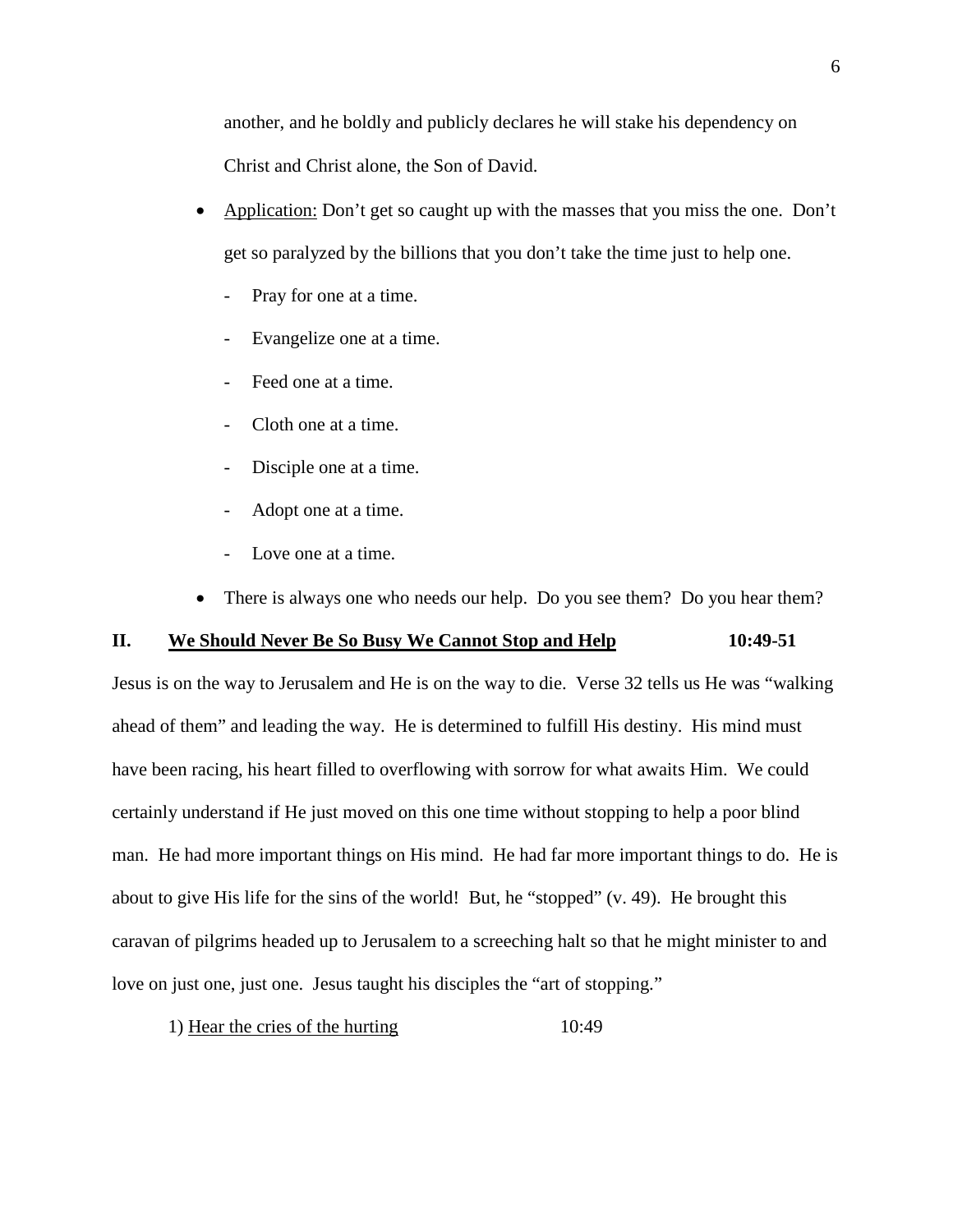- Jesus stops, hearing with a sensitive ear the cries of a man who is hurting. The crowd wants to prevent this man from coming to Jesus, much like the disciples wanted to prevent children from coming to Jesus (10:13). As the 12 rebuked those bringing the little children the crowd rebuked Bartimaeus telling him to be silent  $(v. 48)$ .
- Still, Jesus heard his cry of desperation, "stopped and said, call him." The Son stood still and his voice sounded forth with a compassionate appeal, "call him."  $(v. 49)$ .
- The crowd responded in obedience to this greater Son of David. They 1) called the blind man, 2) told him to "take heart" (cheer up, be of good courage), 3) "get up", 4) he is calling you.
- Jesus has heard his cry and he will not just walk on. Jesus has heard his cry and he will stop and meet this man at his point of need, his "greatest" need!

## 2) Listen to the cries of the hurting 10:50-51

- It is one thing to hear. It is another thing to listen. Some of us are good at neither! Some of us are good at hearing but not listening. Our Lord Jesus is great at both!!!
- Bartimaeus immediately did 2 things: 1) he threw off his cloak (a precious possession to be sure) and 2) he sprang up and came to Jesus (v. 50). He jumped to his feet and made his way to Jesus.
- Jesus (v. 51) then asked him a simple and straightforward question, "What do you want me to do for you?" Don't miss this! This is the same exact question He has just asked James and John in v. 36. They asked for the best seats in the kingdom.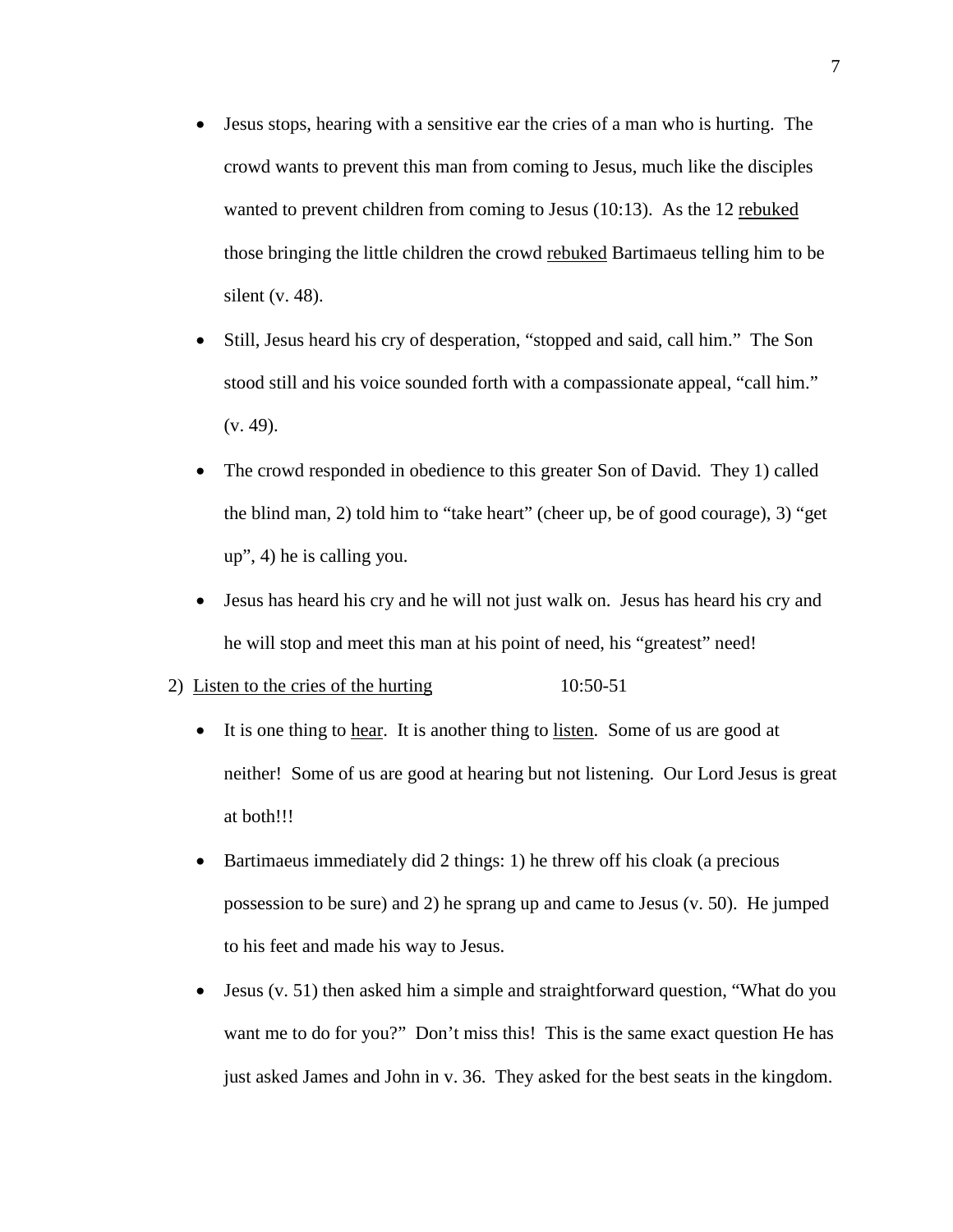Bartimaeus, in radical and stark contrast, has a much more humble request, "Rabbi, I want to see" (*NIV*). James Edwards says it so well, "...the Sons of Thunder asked for extraordinary glory, Bartimaeus asked only for ordinary health" (330).

- Jesus heard his cry just like He hears ours. Jesus listened to his request just like He listens to ours. Several verses in the psalms immediately come to mind at this moment.
- Psalm 17:6 says, "I call upon you, for you will answer me, O God; incline your ear to me; hear my words."
- Psalm 54:2 says, "O God, hear my prayer; give ear to the words of my mouth."
- Psalm 71:2 says, "In your righteousness deliver me and rescue me; incline your ear to me, and save me!"
- The Lord indeed heard his request, his prayer. After all, he is talking to God! And, our Lord will respond in glorious salvation. And, yes, I did say salvation. Watch and see what Mark tells us.

## **III. Never Be Surprised At How The Most Undesirable Respond to Grace 10:52**

- Job 42:5 says, "I had heard of you by the hearing of the ear, but now my eye sees you." Job was addressing God as the awesome Creator. Bartimaeus could now voice those same words to God His Savior!
- Psalm 86:1 says, "Incline your ear, O Lord, and answer me, for I am poor and needy."
- And Psalm 86:6 adds, "Give ear, O Lord, to my prayer; listen to my plea for grace."
- And I just had to add Psalm 143:1, "Hear my prayer, O Lord; give ear to my pleas for mercy! In your faithfulness answer me, in your righteousness!"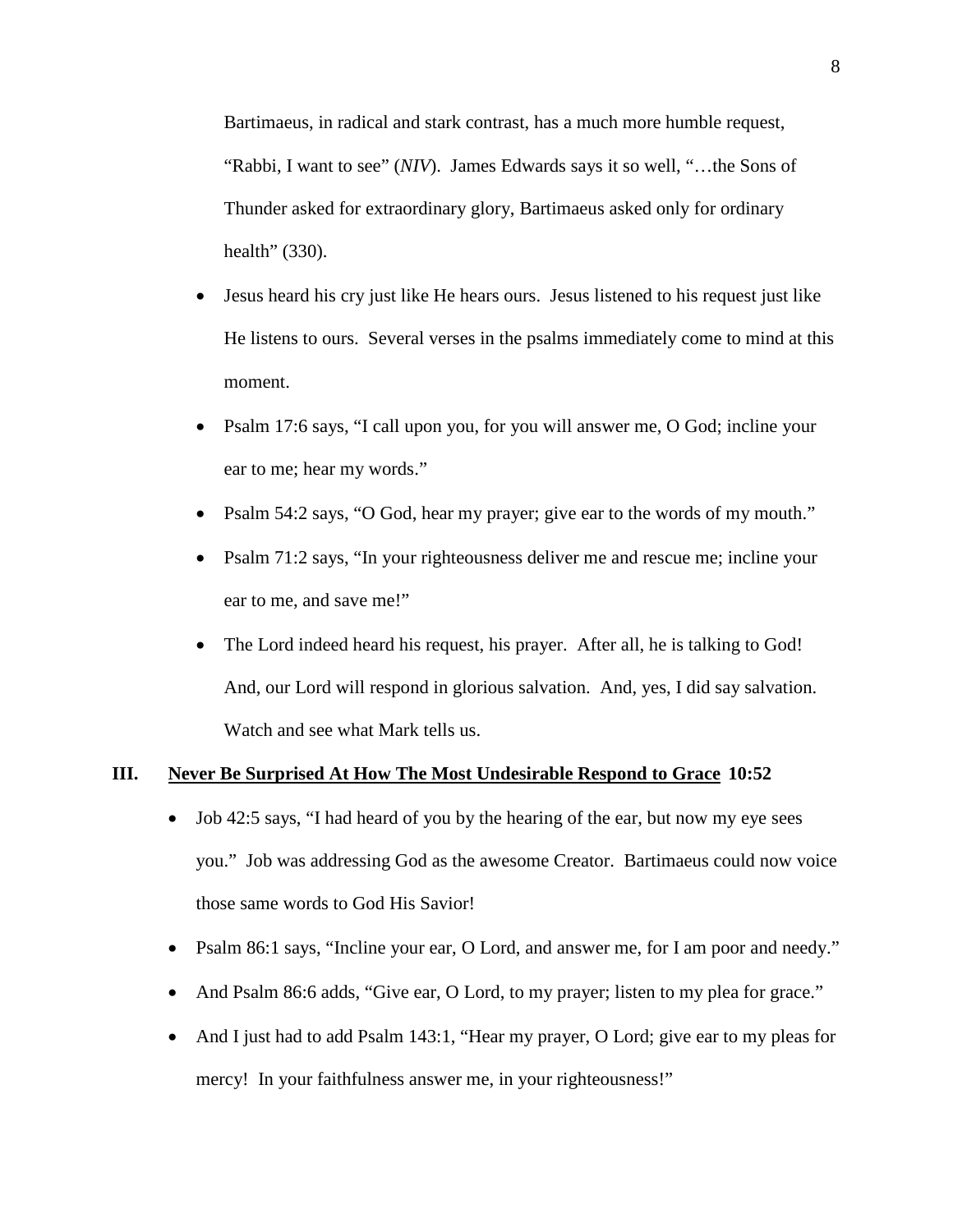• Here comes the answer, and oh what a wonderful answer it is!

## 1) There is healing grace that saves

- Jesus simply and quickly responses to the cry for grace and mercy from the blind beggar, "Go your way; your faith has made you well."
	- Your faith  $\rightarrow$  Grace is the divine hand that extends healing. Faith is the human hand that reaches out and receives it.
- Note: the object of our faith is crucial. "Keep the faith!" "Just have faith" are non-sensical statements that are vacuous. No, Bartimaeus directed his faith to the only one who could heal, the only one who could save!
	- "Made you well." Interestingly the word for "well" (*NIV*, "healed") is also the word for "saved." It can have both a physical and spiritual dimension. Here it, no doubt, has both! Healed physically? Yes! Healed spiritually? An even better yes! How do we know?

## 2) There is following grace that sanctifies

- "Immediately he recovered his sight." Instantaneous healing! No surgery! No medical treatment! Not when the Great Physician is at work.
- "And he followed him on the way." Bartimaeus is now a disciple, a follower of King Jesus who is about to make his triumphal entry into Jerusalem (11:1-10).
- Where He goes Bartimaeus will go. What He asks Bartimaeus will do. Gospel gratitude will inspire us to follow, at any and all cost, the one who has so freely dispensed His grace. I see! I've been saved! I will joyfully follow King Jesus wherever He leads.